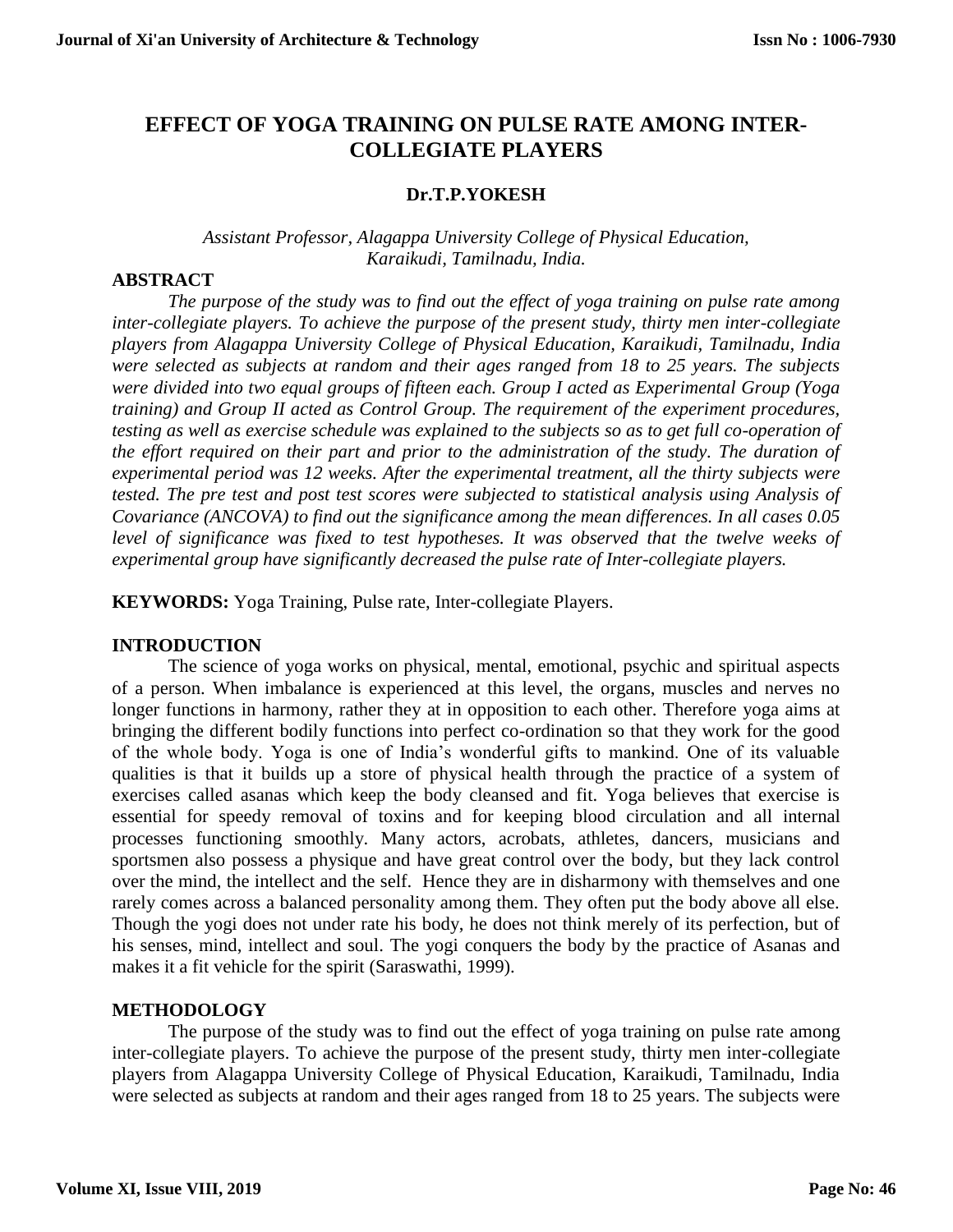divided into two equal groups of fifteen each. Group I acted as Experimental Group (Yoga training) and Group II acted as Control Group. The requirement of the experiment procedures, testing as well as exercise schedule was explained to the subjects so as to get full co-operation of the effort required on their part and prior to the administration of the study. The duration of experimental period was 12 weeks. After the experimental treatment, all the thirty subjects were tested. The pre test and post test scores were subjected to statistical analysis using Analysis of Covariance (ANCOVA) to find out the significance among the mean differences. In all cases 0.05 level of significance was fixed to test hypotheses.

# **RESULTS**

### **TABLE – I COMPUTATION OF MEAN AND ANALYSIS OF COVARIANCE OF PULSE RATE OF EXPERIMENTAL AND CONTROL GROUPS**

|                                 | <b>Experimental</b> | <b>Control</b> | <b>Source</b><br><b>of</b><br>variance | Sum of<br>squares | df           | <b>Mean</b><br>square | $\mathbf F$ |
|---------------------------------|---------------------|----------------|----------------------------------------|-------------------|--------------|-----------------------|-------------|
| Pre test<br>mean                | 68.60               | 66.73          | <b>BG</b>                              | 26.13             | 1            | 26.13                 | 0.80        |
|                                 |                     |                | <b>WG</b>                              | 910.53            | 28           | 32.51                 |             |
| Post test<br>mean               | 62.33               | 65.80          | <b>BG</b>                              | 90.13             | $\mathbf{1}$ | 90.13                 | $4.43*$     |
|                                 |                     |                | <b>WG</b>                              | 569.73            | 28           | 20.34                 |             |
| <b>Adjusted</b><br>post<br>mean | 61.76               | 66.37          | <b>BG</b>                              | 154.87            | $\mathbf{1}$ | 154.87                | 18.28*      |
|                                 |                     |                | <b>WG</b>                              | 228.75            | 27           | 8.47                  |             |

\* Significant at 0.05 level

The above table-I indicates the adjusted mean value of pulse rate of experimental and control groups were 61.76 and 66.37 respectively. The obtained F-ratio of pulse rate 18.28 was greater than the table value 4.21 for the degrees of freedom 1 and 27 required for significance at 0.05 level of confidence. The result of the study indicates that there was a significant difference among experimental and control groups on pulse rate. The above table also indicates that both pre and post test means of experimental and control groups differ significantly. The pre, post and adjusted mean values of pulse rate of both experimental and control groups are graphically represented in the Figure-I.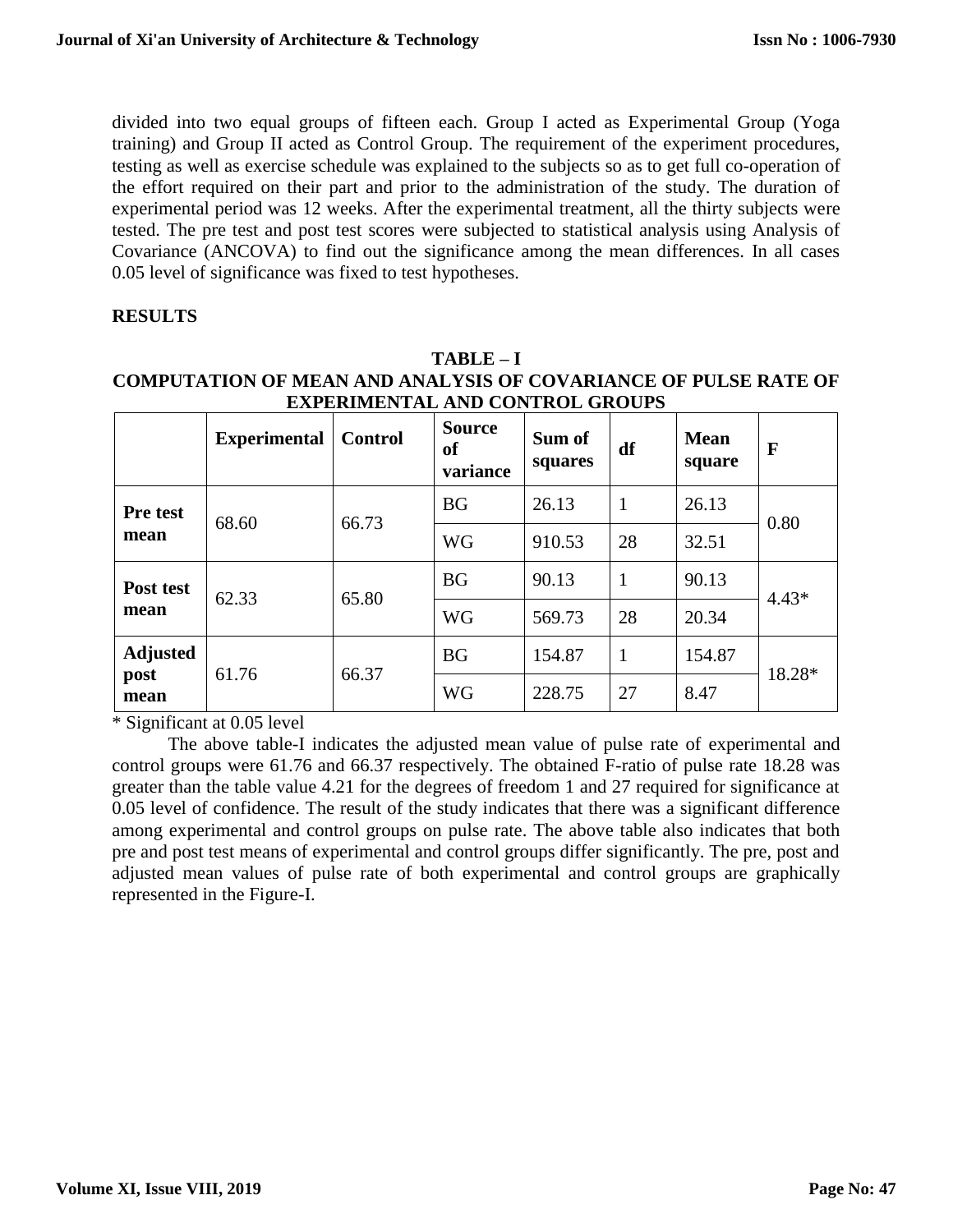### **FIGURE – I BAR DIAGRAM SHOWING THE MEAN VALUES OF PRE-TEST, POST-TEST AND ADJUSTED POST MEANS OF CONTROL AND EXPERIMENTAL GROUPS ON PULSE RATE**



### **CONCLUSION**

It was observed that the twelve weeks of experimental group have significantly decreased the pulse rate of Inter-collegiate players.

## **REFERENCES**

- 1. Kristal,A,R., Littman,A,J.,Benitez,D.,White,E. (2005). Yoga practice is associated with attenuated weight gain in healthy, middle-aged men and women. *Journal of Alternative Therapies in health and Medicine*, Vol.11 (4):PP.28-33.
- 2. McCaffrey, R., Ruknui, P., Hatthakit,U., Kasetsomboon,P.(2005). The effects of yoga on hypertensive persons in Thailand. *Journal of Nursing*, Vol.19 (4): PP.173-80.
- 3. Saraswathi, S, S. (1999). *Asanas Pranayama Mudra Bandha*. Bharagava Bushan Press: Varanasi. P.1.
- 4. Sharma, P, D. (1998). *yogasana and pranayama for health* Navneet publications India limited:Gujarat.P.9.
- 5. Suman Kumar. A & Yokesh, T.P. (2019). [Effect On Combination Of Yoga With](javascript:void(0))  [Calisthenics Exercise And Their Impect On Selected Physical Variables Among School](javascript:void(0))  [Level Football Players.](javascript:void(0)) *Indian Journal of Applied Research,* 9 (10).
- 6. Suresh, Kumar M. (2017). Influence of Yoga Practices on Blood Pressure Among Rural College Girls. *Star International Research Journal, 5,1(3).*
- 7. Suresh, Kumar M. (2019). Effect of yogic practices on selected lung volumes among asthmatic men. The International journal of analytical and experimental modal analysis*, XI,VII, 1286-1290.*